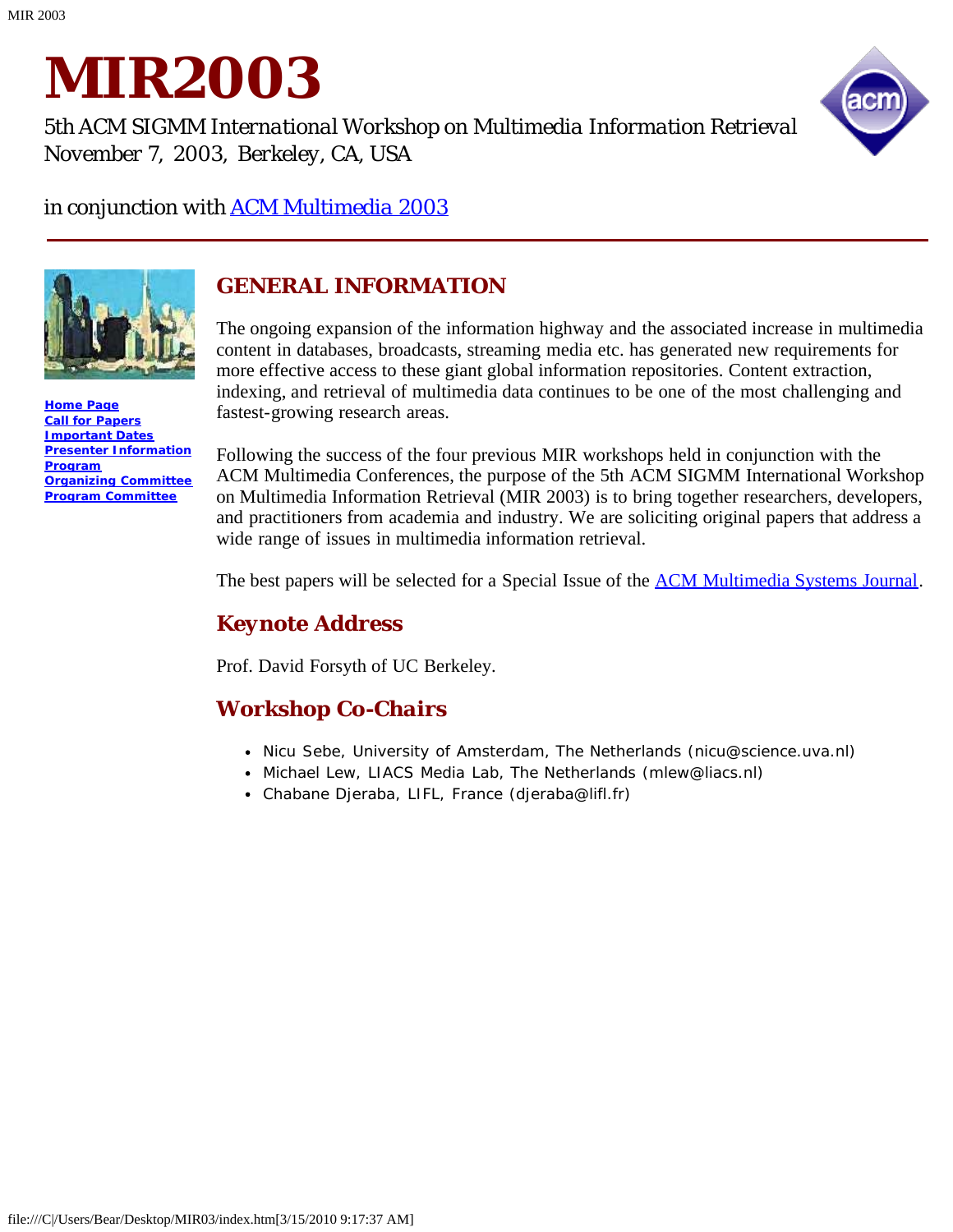## <span id="page-1-0"></span>*GENERAL INFORMATION*

The ongoing expansion of the information highway and the associated increase in multimedia content in databases, broadcasts, streaming media etc. has generated new requirements for more effective access to these giant global information repositories. Content extraction, indexing, and retrieval of multimedia data continues to be one of the most challenging and fastest-growing research areas.

Following the success of the four previous MIR workshops held in conjunction with the ACM Multimedia Conferences, the purpose of the 5th ACM SIGMM International Workshop on Multimedia Information Retrieval (MIR 2003) is to bring together researchers, developers, and practitioners from academia and industry. We are soliciting original papers that address a wide range of issues in multimedia information retrieval.

The best papers will be selected for a Special Issue of the [ACM Multimedia Systems Journal.](javascript:if(confirm()

### *Keynote Address*

Prof. David Forsyth of UC Berkeley.

### *Workshop Co-Chairs*

- Nicu Sebe, University of Amsterdam, The Netherlands (nicu@science.uva.nl)
- Michael Lew, LIACS Media Lab, The Netherlands (mlew@liacs.nl)
- Chabane Djeraba, LIFL, France (djeraba@lifl.fr)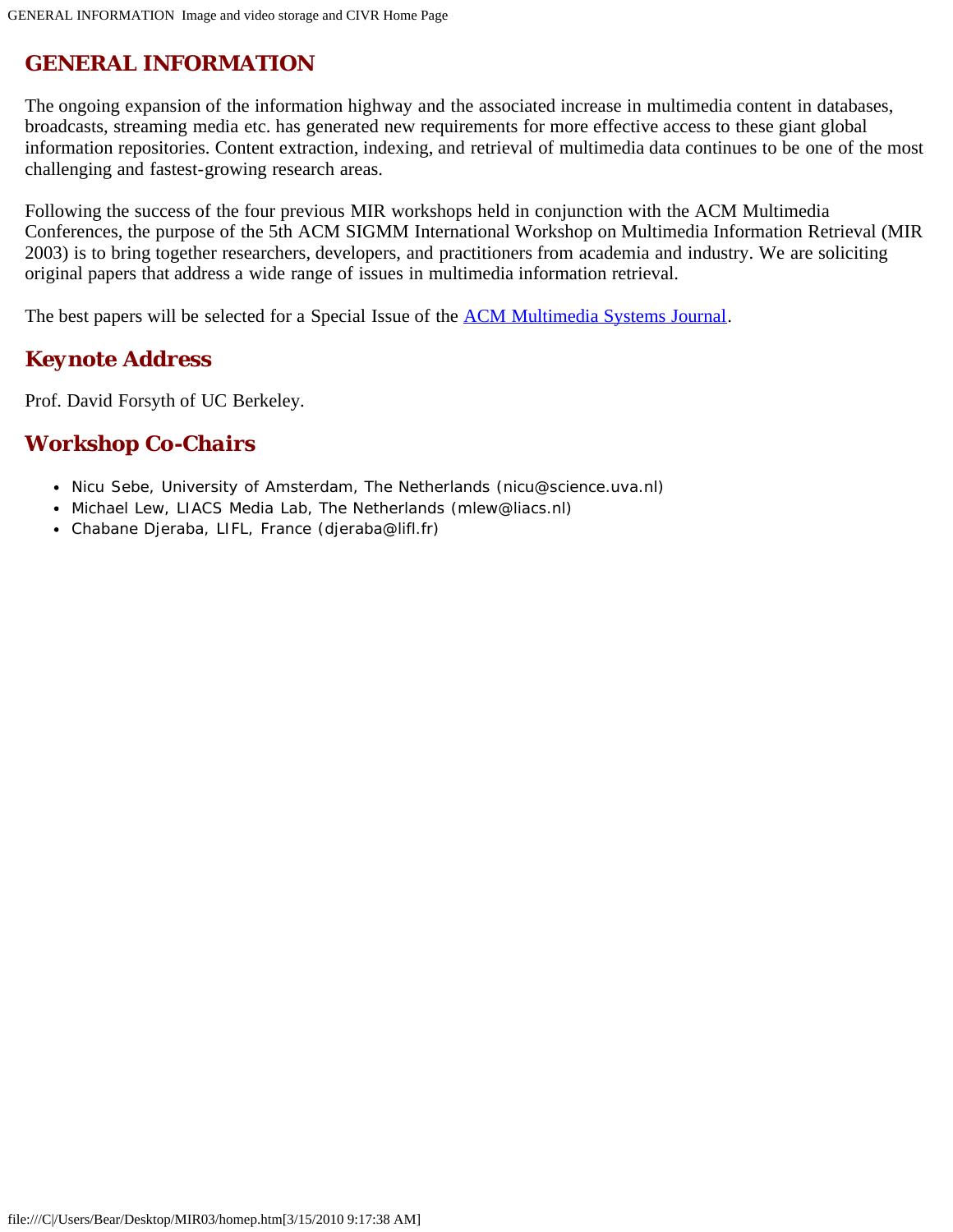<span id="page-2-0"></span>

# *MIR2003*

5th ACM SIGMM International Workshop on Multimedia Information Retrieval ([Poster](javascript:if(confirm())

November 7, 2003 Berkeley, CA, USA

in conjunction with **[ACM Multimedia 2003](javascript:if(confirm()** 

#### **Important Dates:**

August 8: Submission of full paper (extended) September 1, 2003: Notification of acceptance September 15, 2003: Camera-ready full paper

#### **General Information**

The ongoing expansion of the information highway and the associated increase in multimedia content in databases, broadcasts, streaming media etc. has generated new requirements for more effective access to these giant global information repositories. Content extraction, indexing, and retrieval of multimedia data continues to be one of the most challenging and fastest-growing research areas.

Following the success of the four previous MIR workshops held in conjunction with the ACM Multimedia Conferences, the purpose of the 5th ACM SIGMM International Workshop on Multimedia Information Retrieval (MIR 2003) is to bring together researchers, developers, and practitioners from academia and industry. We are soliciting original papers that address a range of issues in multimedia information retrieval including, but not limited to:

Content-based indexing, search, and retrieval of multimedia data Multimedia data modeling and visualization Automated semantic annotation Metadata for multimedia retrieval Multi-modal human-computer interaction Query languages and query processing for multimedia retrieval Multimedia and media mining User perspectives and user modeling for multimedia retrieval Semantic content analysis Intelligent agents for multimedia indexing and retrieval Tools, benchmarks, and standards Multimedia retrieval for pervasive devices New media types and new applications Multi-modal event detection and recognition Multi-modal/Multi-sensor fusion techniques

#### **Keynote Address**

Prof. David Forsyth of UC Berkeley.

#### **Paper Submission**

Email full papers (no longer than 8 pages in the [ACM style sheet](javascript:if(confirm() in English), to

#### [lim@liacs.nl](mailto:lim@liacs.nl)

with the following information: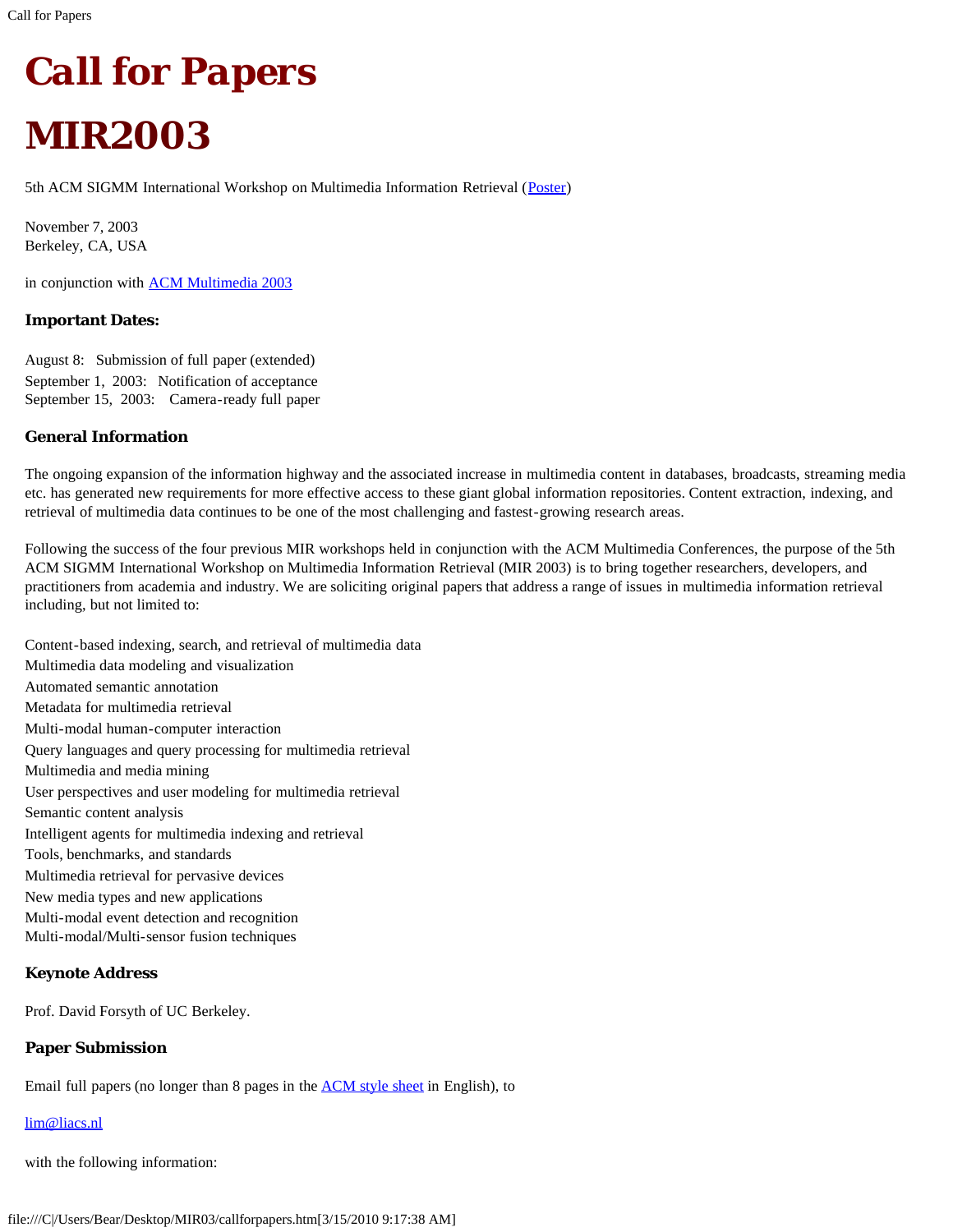Call for Papers

- (1) Title of paper & short abstract summarizing the main contribution
- (2) Names and contact info of all authors, also specifying the contact author.
- (3) The paper in postscript or PDF format.

All submissions will be peer-reviewed by at least 3 members of the program committee. The workshop proceedings will be printed and appear in the ACM Digital Library.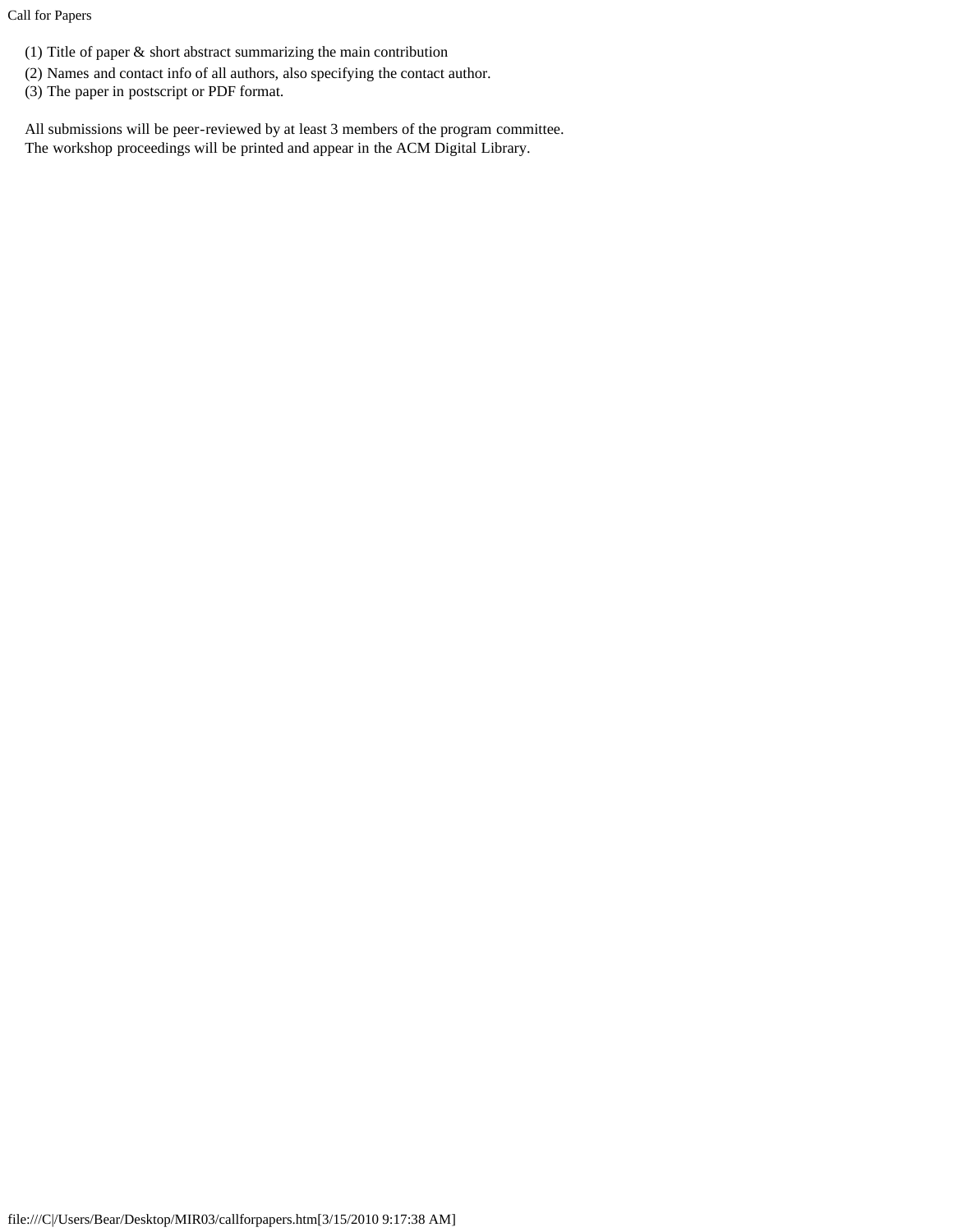<span id="page-4-0"></span>Author Information

## *Important Dates*

August 8, 2003: Submission of full paper (extended) September 5, 2003: Notification of acceptance (extended) September 15, 2003: Camera-ready full paper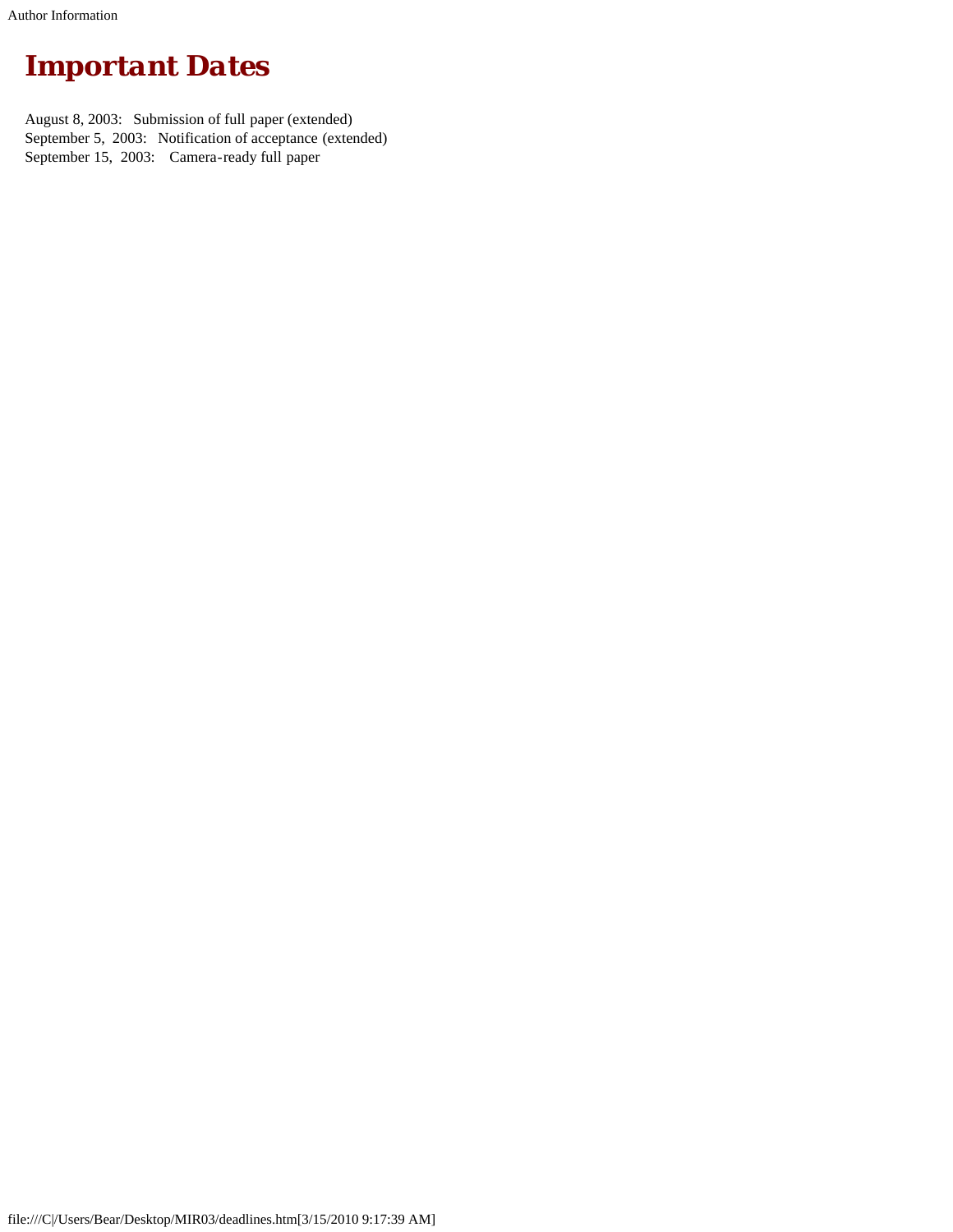## <span id="page-5-0"></span>*Presenter Information*

All of the talks were designated by the PC Committee as either Oral or Poster Presentation. The type of talk was mentioned in the acceptance email sent to you and also can be verified on the [MIR website](javascript:if(confirm(). The instructions for both the oral and poster presentations are given in this document.

#### **"ORAL PRESENTATION" INSTRUCTIONS:**

#### **PRESENTING YOUR PAPER**

You should be present in the room in time for your presentation, from where you will be called to the stage by the Session Chair. Your presentation should last around 20 minutes (17 minutes for the talk and 3 minutes for questions). Please remember to keep an eye on the Session Chair, who will give you a signal when the time is approaching to bring your presentation to a close. The order of the talks is given on the MIR website.

#### **EQUIPMENT**

The following equipment will be available in the room: data projector and an overhead projector. Note that an internet connection will also be provided.

#### **"POSTER PRESENTATION" INSTRUCTIONS:**

The Poster Display will take place in the the same room as the oral presentations. There will be only one Poster Session which begins at 10:00am. Please arrange you poster before the start of the keynote address (between 8:00am and 8:30am).

#### **EXHIBITION PANELS**

We will provide tripods on which to display your poster and a 2'x 3' (i.e., 24x36 inches or 60x91 cm) cardboard poster board. Each presenter will have \*one\* tripod/poster board on which to display his material. We recommend that authors print their material on standard pages which can then be taped or glued to the poster board. You can arrange the poster board either in portrait (2' wide by 3' tall) or landscape (3' wide by 2' tall) mode.

#### **"BOASTER SESSIONS"**

The Poster Session will be preceded by a "Boaster" Session – this will be your chance to inform your audience about the display you have provided. Presenters will be invited to the stage to speak to delegates for one minute only. You may use a single overhead transparency to illustrate your talk if you wish. The persons nominated to "boast" about your display should make their way to the side of the stage as quickly as possible at the beginning of the session, and form an orderly queue! You will then be invited to the stage, as a group, by the Session Chair.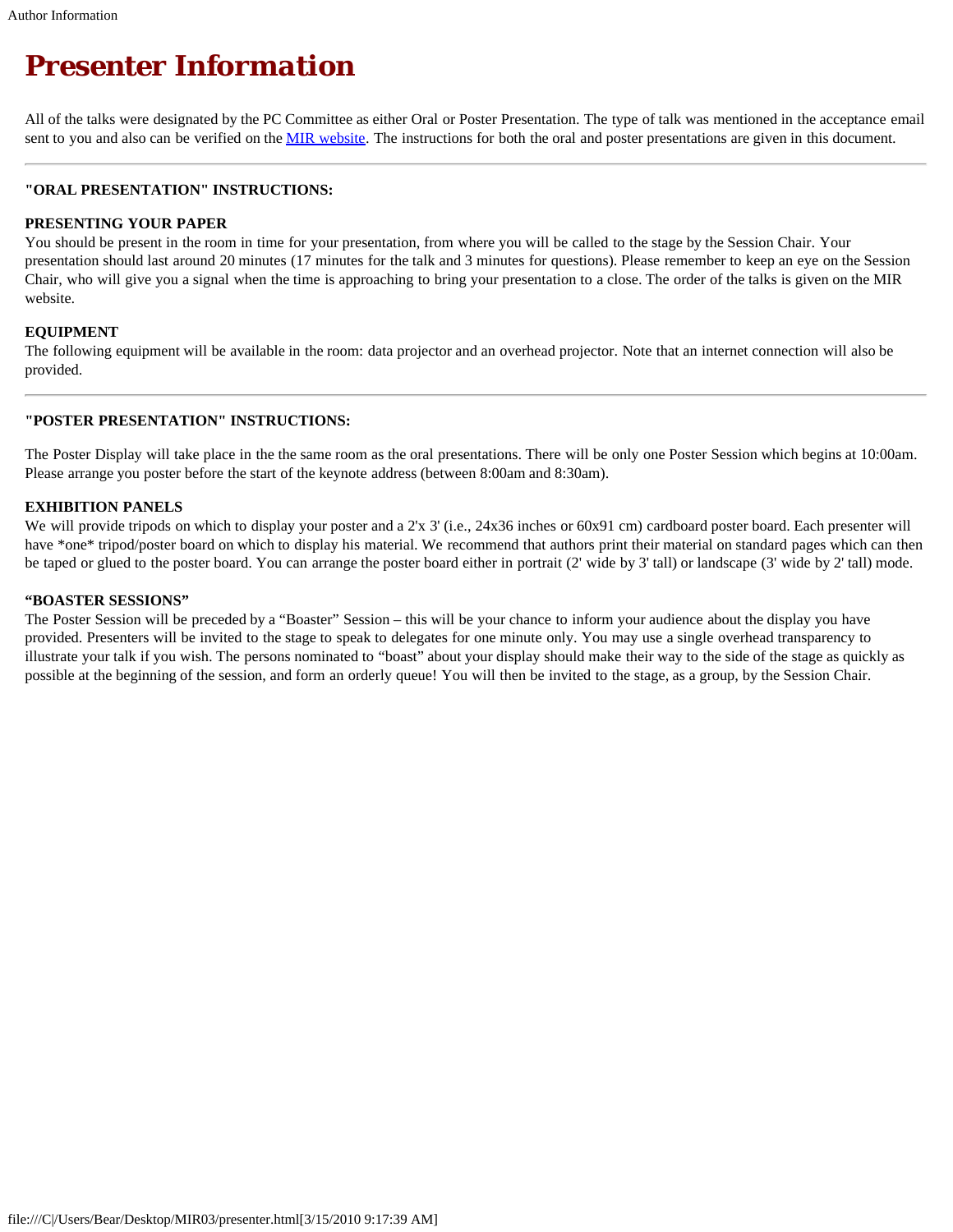## <span id="page-6-0"></span>*Tentative MIR03 Program*

#### **8.30 - 9.30 Keynote address: Words, Pictures, and Video**

David Forsyth, University of California, Berkeley

**9.30 - 10.00 "Boaster" Session**

#### **10.00 - 11.20 Coffee and Poster Session**

- Creating Data Resources for Designing User-centric Front-ends for Query by Humming Systems Erdem Unal, S.S. Narayanan, H.-H. Shih, and Elaine Chew
- Semantic-meaningful Content-based Image Retrieval in Wavelet Domain Yongqing Sun and Shinji Ozawa
- Distance Measures for MPEG-7-based Retrieval Horst Eidenberger
- Efficient Contour-based Shape Representation and Matching Tomasz Adamek and Noel O'Connor
- Generic Sign Board Detection in Images Hua Shen and Xiaoou Tang
- Query Definition Using Interactive Saliency Giang P. Nguyen and Marcel Worring
- Fuzzy Color Quantization and Its Applications to Scene Change Detection Fu-Lai Chung and Benny Y.M. Fung
- Efficient k-NN Search in Polyphonic Music Databases Using a Lower Bounding Mechanism Ning-Han Liu, Yi-Hung Wu, and Arbee L.P. Chen
- Multimedia Modeling Using MPEG-7 for Authoring Multimedia Integration Tien Tran Thuong and Cecile Roisin
- Repeated Utterance Extraction by a New Algorithm for Labeling a Presentation Speech Yoshiaki Itoh, Kazuyo Tanaka, and Shi-Wook Lee
- An Analysis of Multimedia Searching on Alta Vista Bernard J. Jansen, Amanda Spink, and Jan Pedersen
- Content-based Image Retrieval by Clustering Yixin Chen, James Z. Wang, and Robert Krovetz
- Sports Video Summarization Using Highlights and Play-breaks Dian Tjondronegoro, Yi-Ping Phoebe Chen, and Binh Pham
- Highlight Scene Extraction in Real Time from Baseball Live Video Yasuo Ariki, Masahito Kumano, and Kiyoshi Tsukada
- Model Checking for Detection of Sport Highlights Marco Bertini, Alberto Del Bimbo, and Walter Nunziati
- DAVE A System for Quality Driven Adaptive Video Delivery Surya Nepal and Uma Srinivasan
- A Wireless Handheld Multi-modal Digital Video Library Client System Michael R. Lyu, Edward Yau, and Sam Sze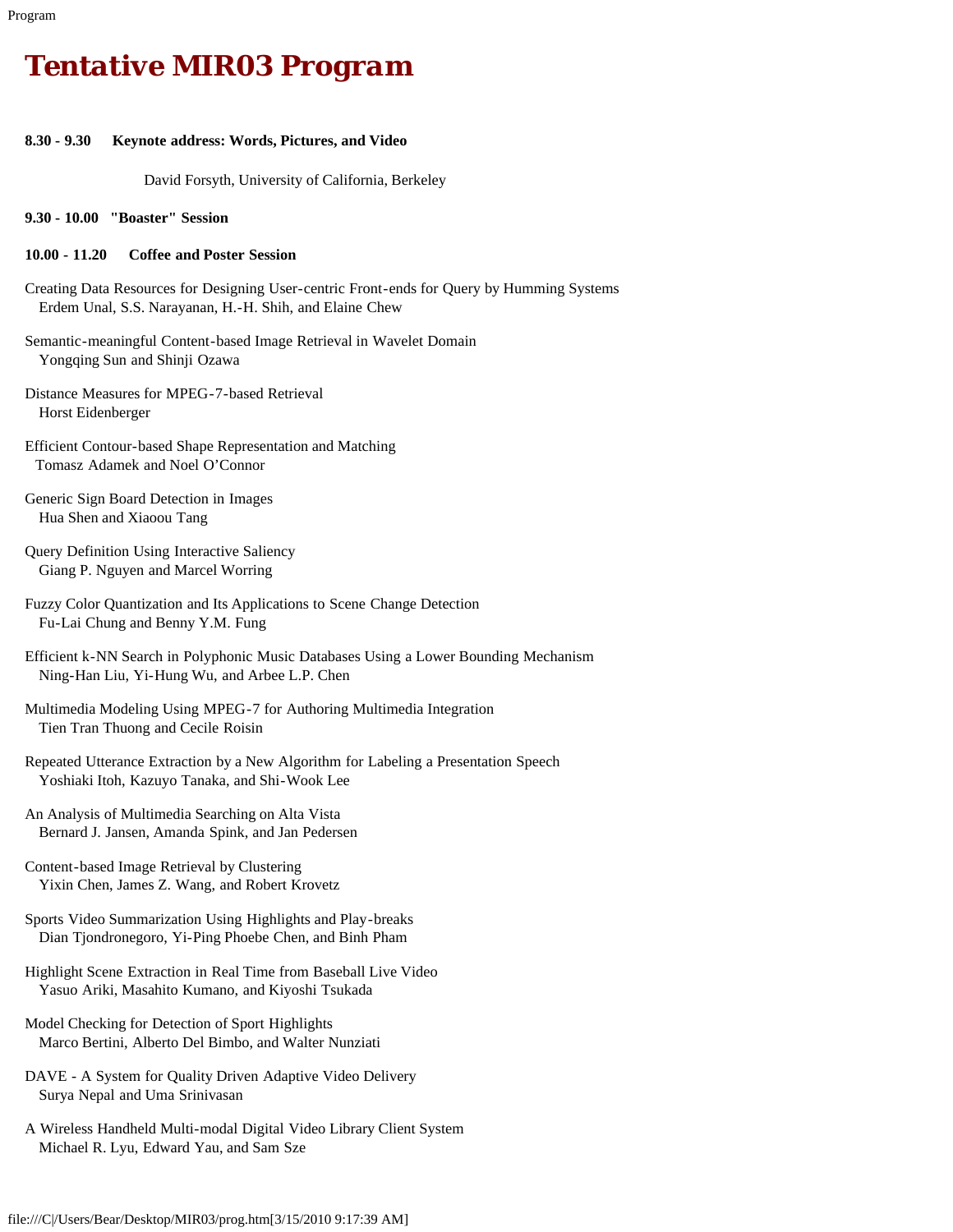Program

- Threading News Video Topics Iciro Ide, Hiroshi Mo, Norio Katayama, and Shin'ichi Satoh
- Multimedia Streaming Services Specification, Implementation, and Retrieval Bjorn Althun and Martin Zimmermann
- Replication Algorithms to Retrieve Scalable Streaming Media over Content Delivery Network Zhou Su, Jiro Katto, and Yasuhiko Yasuda
- Fast Video Matching with Signature Alignment Tim Hoad and Justin Zobel

#### **11.20 - 13.00 Oral Session I - Video Retrieval**

- The Family Video Archive An Annotation and Browsing Environment for Home Movies Gregory Abowd, Matthias Gauger, and Andreas Lachenmann
- Semantic Video Classification by Integrating Flexible Gaussian Mixture Model with Adaptive EM Algorithm Jianping Fan, Hangzao Luo, and Xiaodong Lin

Semi-supervised Learning for Facial Expression Recognition Ira Cohen, Nicu Sebe, Fabio Cozman, and Thomas S. Huang

- Design, Implementation, and Testing of an Interactive Video Retrieval System Georgina Gaughan, Alan F. Smeaton, Cathal Gurrin, Hyowon Lee, and Kieran McDonald
- Context-based Video Retrieval System for the Life-log Applications Tetsuro Hori and Kiyoharu Aizawa

#### **13.00 - 14.00 Bufet Lunch**

#### **14.00 - 15.40 Oral Session II - Image Retrieval**

- Retrieving 3D Shapes Based on Their Appearance Ryutarou Ohbuchi, Masatoshi Nakazawa, and Tsuyoshi Takei
- Modeling and Clustering of Consumer Photo Capture Streams Ullas Gargi
- A Bootstrapping Approach to Annotating Large Image Collection HuaMin Feng and Tat-Seng Chua
- Content Representation and Similarity Matching for Texture-based Image Retrieval Noureddine Abbadeni
- Addressing CBIR Efficiency, Effectiveness, and Retrieval Subjectivity Simultaneously Ruofei Zhang and Zhongfei (Mark) Zhang

#### **15.40 - 16.00 Coffee**

#### **16.00 - 17.40 Oral Session III - Applications**

- Fast Retrieval of High-Dimensional Feature Vectors in P2P Networks Using Compact Peer Data Summaries Wolfgang Muller and Andreas Henrich
- Annodex A Simple Architecture to Enable Hyperlinking, Search & Retrieval of Time-Continuous Data on the Web Silvia Pfeiffer, Conrad Parker, and Claudia Schremmer
- An Evolutionary Optimization Approach for 3D Human Head Model Classification Hau-San Wong, Kent K.T. Cheung, and Horace H.S. Ip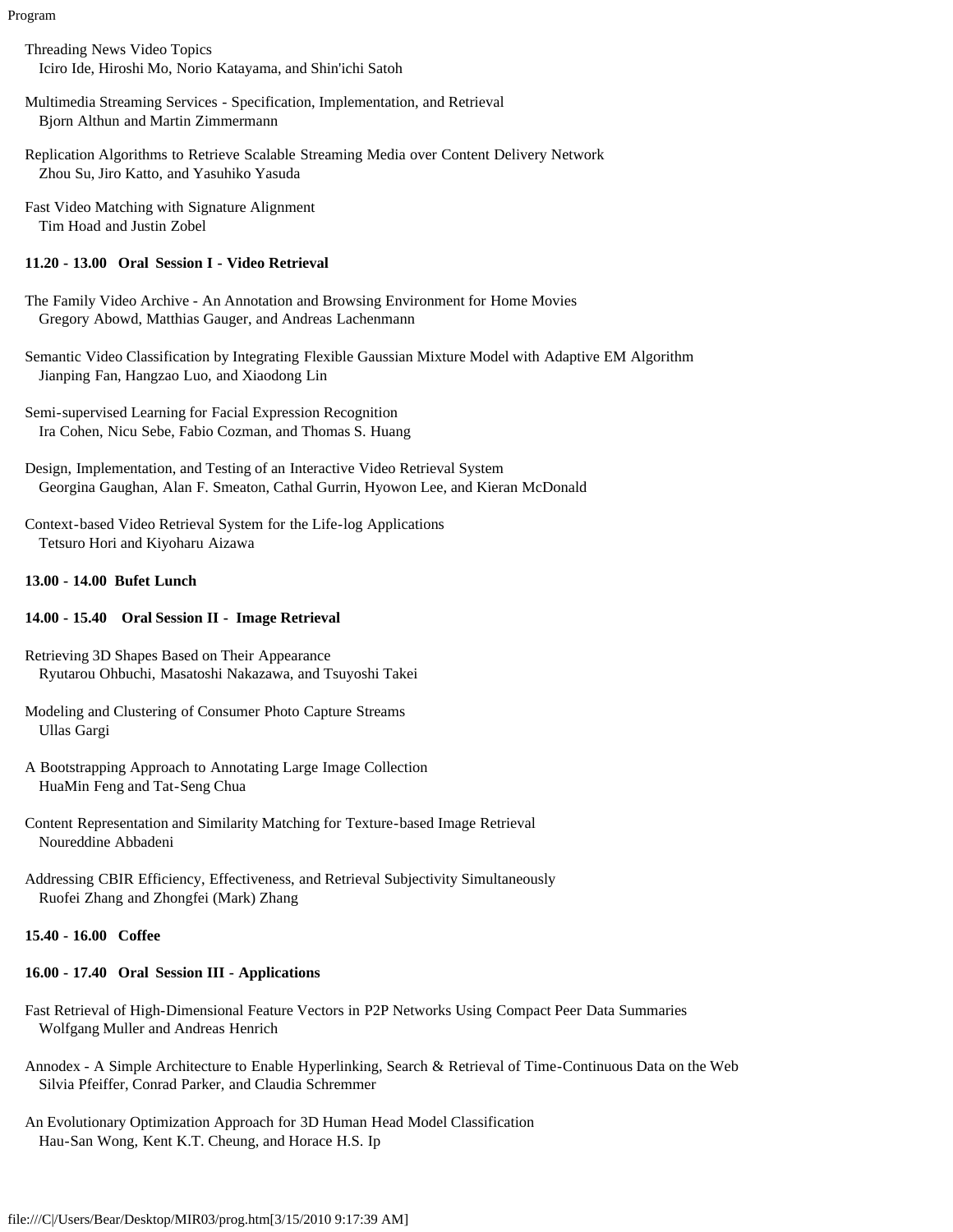Program

- A Wavelet Packet Representation of Audio Signals for Music Genre Classification Using Different Ensemble and Feature Selection Techniques Marco Grimaldi, Padraig Cunningham, and Anil Kokaram
- Semantic Context Detection based on Hierarchical Audio Models Wen-Huang Cheng, Wei-Ta Chu, and Ja-Ling Wu
- **17.40 18.40 Panel Session: Multimedia Information Retrieval Promises and Challenges Pointers for the Future** Chabane Djeraba, LIFL, France (organizer)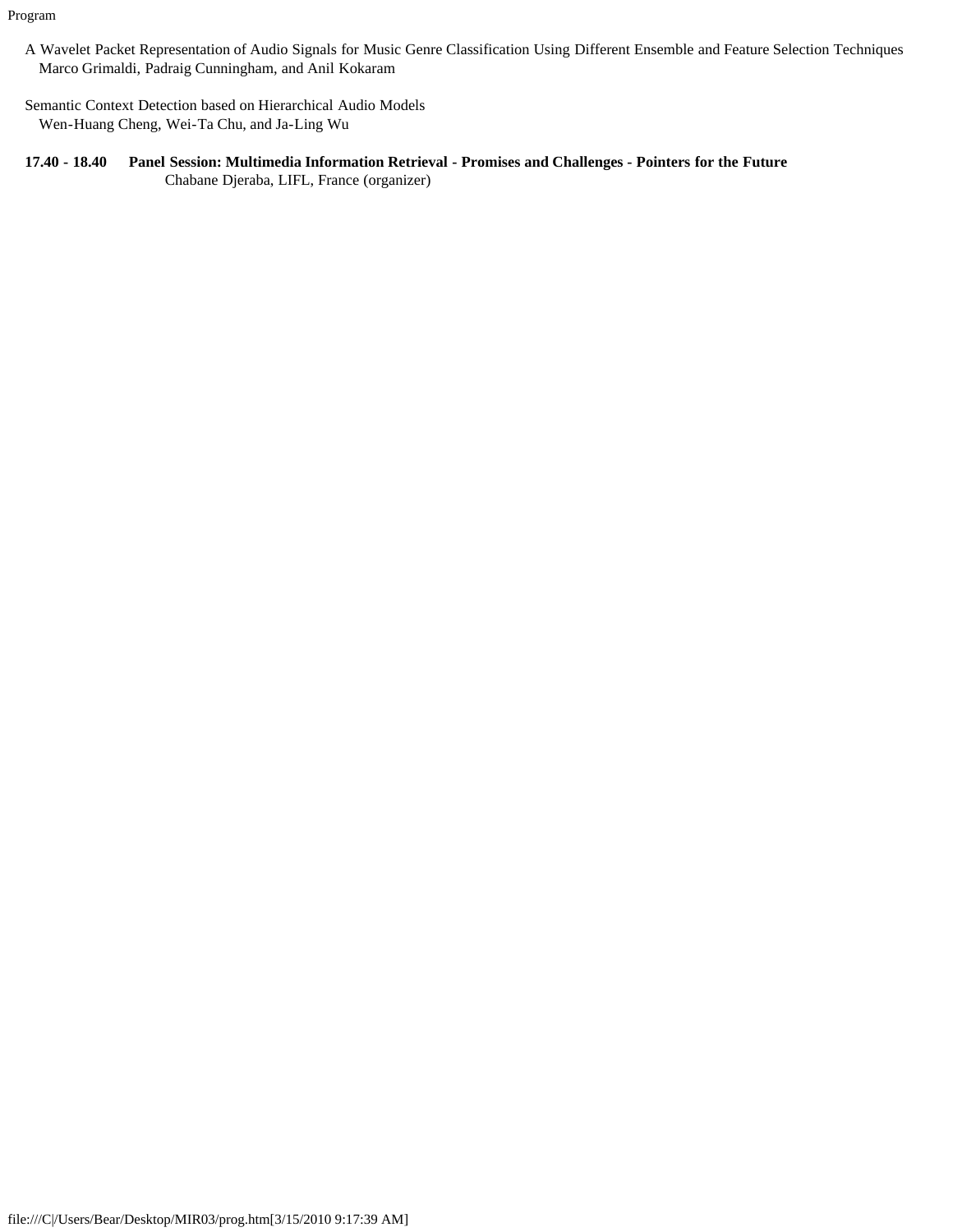<span id="page-9-0"></span>Organizing Committee

## *Organizing Committee*

#### **General Co-Chairs**

Nicu Sebe Faculty of Science, University of Amsterdam The Netherlands [nicu@science.uva.nl](mailto:nicu@science.uva.nl)

Michael Lew LIACS Media Lab, University of Leiden The Netherlands [mlew@liacs.nl](mailto:mlew@liacs.nl)

Chabane Djeraba LIFL, University of Sciences and Technologies of Lille France [djeraba@lifl.fr](mailto:djeraba@lifl.fr)